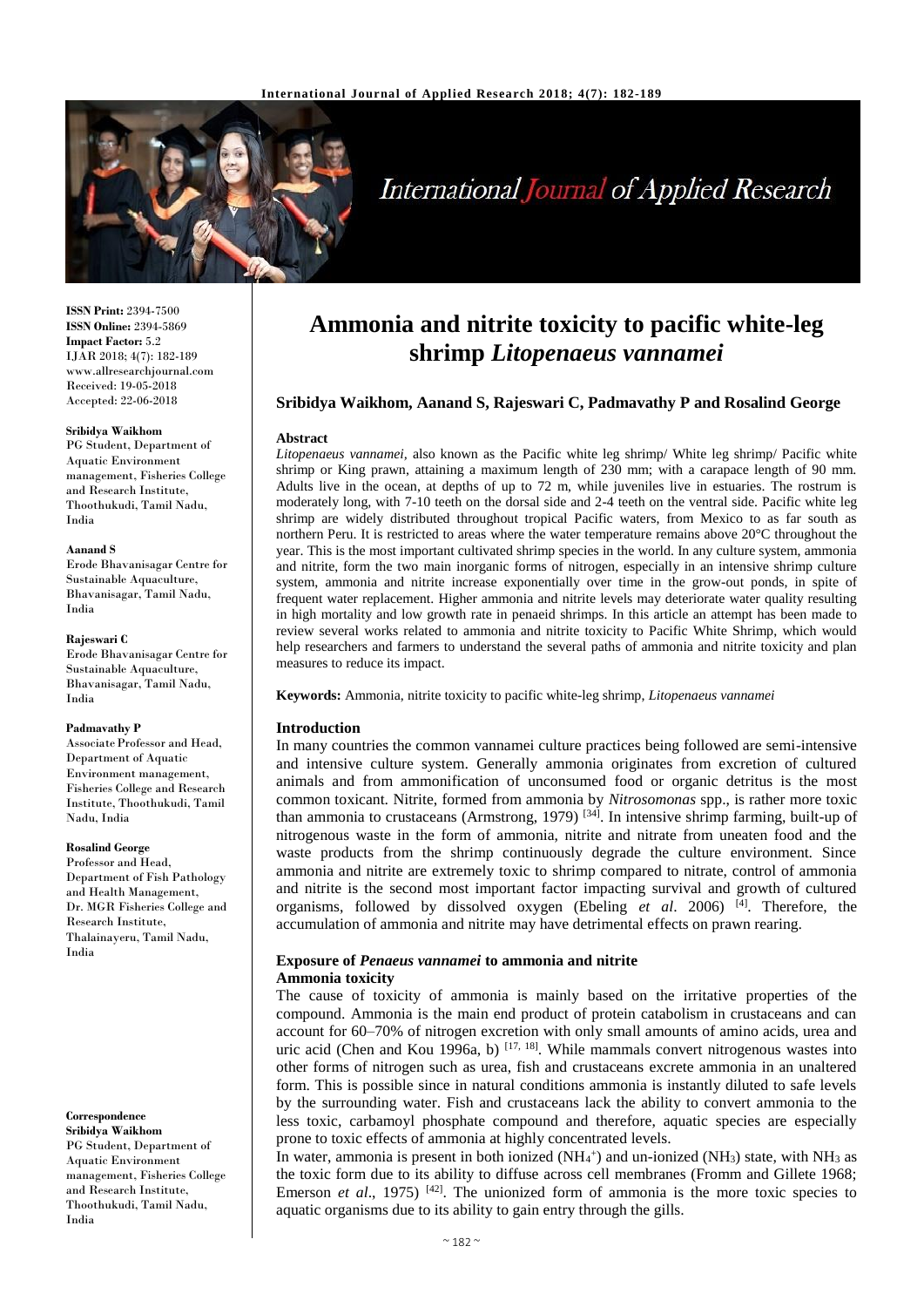The lipid soluble, un-ionized form can readily pass through cell membranes (Boardman *et al*. 2004) [11], whereas the ionized form does not readily cross hydrophobic microphores in the gill membrane (Svobodova *et al*., 1993). The unionised ammonia can cause impairment of cerebral energy metabolism, damage to gill, liver, kidney, spleen and thyroid tissue in fish, crustaceans and molluscs (Smart, 1978) [92] .

Chronic un-ionized ammonia exposure may affect fish and other organisms in several ways, e.g. gill hyperplasia, muscle depolarization, hyper excitability, convulsions and finally death (Ip *et al.*, 2001). NH<sub>4</sub><sup>+</sup> is also toxic, especially at low pH levels (Allan *et al*. 1990) [4]. Ammonia is oxidized to nitrite and nitrate by *Nitrosomonas* and *Nitrobacter*  bacteria (Sharma and Ahlert, 1977). Ammonia and its intermediate product of oxidation, nitrite, are the most common toxicants in culture systems and are toxic to fish, molluscs and crustaceans (Colt and Armstrong, 1981)<sup>[34]</sup>.

The physiological changes in aquatic organisms due to ammonia exposure vary. The effect of ammonia relates to site specific irritation. Caglan, *et al* (2005) [13] analyzed the gills of tilapia that had been exposed to chronic ammonia tests and concluded that ammonia was responsible for gill hyperplasia as well as lamella fusion. The hyperplasia and lamella fusion resulted in restricted water flow over the gills, leading to respiratory stress on the organism. Similar results, as well as epithelial pitting of the gills, were observed when rainbow trout were tested and examined using scanning electron microscopy (Kirk and Lewis 1993) [61]. Exposure of Pacu fish to different concentrations of ammonia-N caused an elevation in total hemoglobin and blood glucose (Barbieri and Bondioli 2015) [7]. The sublethal effects induced decrease in growth rate and resistance to diseases and poor food conversion (Kuttchantran, 2013) [63]. In Nile tilapia (*O. niloticus*), El-Sayed (2015) studied the effects of ammonium nitrate on the hematological parameters and the serum attributes and found a parallel disturbance in all parameters with increase of ammonia concentration.

In penaeid shrimp, high concentrations of ammonia may affect growth rates and survival, and can in extreme cases cause mortality (Wickins 1976; Zin & Chu 1991; Chen & Lin 1992)<sup>[19, 110, 105]</sup>. Ammonia damages the gills and reduces the ability of haemolymph to transport oxygen while increasing oxygen consumption by tissues (Chien 1992; Racotta and Herna'ndez-Herrera 2000) [31, 84]. Osmoregulatory capacity decreases with increasing ammonia concentration and exposure time (Lin *et al*. 1993). Ammonia may also increase the moulting frequency of shrimps (Chen and Kou 1992)<sup>[20]</sup>. Ammonia is also thought to cause damage to the central nervous system (Wright 1995) [107] .

High ammonia content affects the immune system of *Marsupenaeus japonicus* (Bate) (Jiang *et al*. 2004) [57] and *L. Vannamei* (Liu and Chen 2004) [21]. Reduced survival and growth because of sublethal and lethal effects of ammonia toxicity become relevant in aquaculture operations.

#### **Effect of ammonia on survival and growth**

A number of studies have been conducted on the lethal effects of ammonia at various life stages of penaeid shrimps, such as *Penaeus chinensis* (Chen and Lin 1992)<sup>[22]</sup>, *P. monodon* (Chen and Lei 1990) [23] , *P. paulensis* (Ostrensky and Wasielesky 1995) [80] , *P. penicillatus* (Chen and Lin

1991) [24] , *P. semisulcatus* (Wajsbrot *et al*. 1990) [103], and *Metapenaeus ensis* (Nan and Chen 1991)<sup>[24]</sup>. Lethal toxicity tests can be acute or chronic depending on the time of exposure. In most cases, acute tests are performed over a period of 2 - 7 days, while chronic tests are longer than 7 days. Concentrations leading to 50% mortality vary depending on the organism being tested.

Previous studies have shown that 48 h median lethal concentrations  $(LC_{50})$  for ammonia-N to varying species of shrimp, to range from 30 and 110 mg/l TAN at full strength seawater depending on size and age (Chen *et al.* 1990a, Chen *et al.* 1990b, Ostrensky and Wasielesky 1995, Frı´as-Espericueta *et al*. 1999, Kir and Kumlu 2006) [25, 80, 26]. For *Penaeus monodon* and *Metapenaeus macleayi* juveniles,  $LC_{50}$ 's were determined using 96 hr acute tests. The results showed the respective  $LC_{50}$ 's to be 1.69 and 1.39 mg/l NH<sub>3</sub>-N (Allan *et al.* 1990)<sup>[4]</sup>. Other authors, through studies with various genera and species, have concluded that the toxicity of ammonia to specific species is dependent on time and concentration. A study using *Penaeus semisulcatus* post larvae (PLs) found that the tolerance to ammonia-N decreased with decreasing salinity. Specifically, the shrimp tested at 40 ppt salinity were tolerant to ammonia-N levels 2.9 times higher than those at 15 ppt over 48 h  $(LC_{50})$ 's of 32.5 and 11.2 mg/l TAN, respectively) (Kir and Kumlu 2006) [60] .

Elevated ammonia levels can also lead to reduced growth of species raised in intensive aquaculture systems. Wickins  $(1976)$  [105] showed that a concentration of 0.45 mg/l NH<sub>3</sub>-N led to a 50% decrease in growth of five species of penaid shrimp. The author also concluded that a concentration of above  $0.10$  mg/l NH<sub>3</sub>-N breached maximum acceptable levels for reduced growth over a three week chronic test (Wickins 1976)<sup>[105]</sup>. The median lethal concentration of ammonia to *Penaeus japonicus* has been reported by Chen *et al.* (1989)<sup>[26]</sup> for larvae, and by Kou and Chen (1991)<sup>[24]</sup> for juveniles.

#### **Nitrite Toxicity**

Nitrite is an intermediate product of ammonia either in the bacterial nitrification of ammonia or in the bacterial denitrification of nitrate. It has been reported that concentration of nitrite increased directly with culture period and might reach as high as 4.6 mg/l nitrite-N (nitrite as nitrogen) in pond water (Chen et al., 1989) <sup>[28]</sup>. Accumulation of nitrite in pond water may deteriorate water quality, reduce growth, increase oxygen consumption and ammonia excretion, and even cause high mortality of shrimp (Chen and Chen, 1992; Cheng and Chen, 1998)  $[29, 30]$ . Elevated nitrite in water has also been reported to increase the susceptibility of giant freshwater prawn *Macrobrachium rosenbergii* to pathogen *Lactococcus garvieae* (Cheng *et al*.,  $2002$ )  $[30]$ . Nitrite toxicity is not related to site specific irritation. Instead, the toxicity of nitrite is a function of the effects on the circulatory and immune systems of aquatic organism. Nitrite enters the blood stream and inhibits the binding of oxygen to the iron molecule of hemoglobin (Hargreaves, 1998)  $[51]$ . The nitrite toxicity mechanism acts on the process of oxygen transport. In other words, nitrite binds to hemocyanin, converting it into meta-hemocyanin, which is unable to transfer oxygen to the tissues.

Previous studies have demonstrated that the increase in nitrite in the environment leads to nitrite accumulation in the hemolymph, which immunosuppresses the *L. Vannamei* and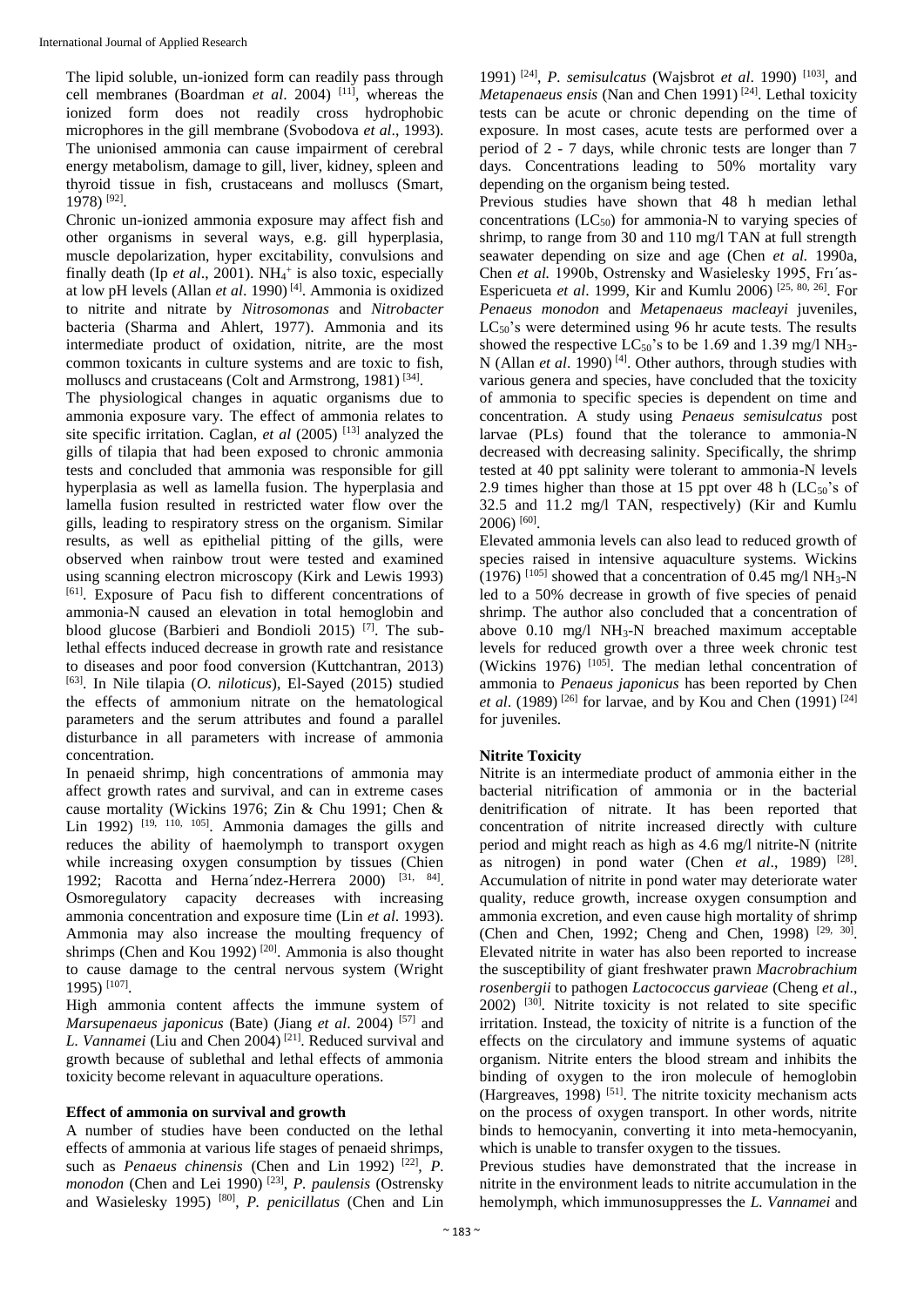increases their susceptibility to *Vibro alginolyticus*  infections (Tseng and Chen 2004) [30]. Barbieri *et al*. (2014) [18] observed an increase in oxygen consumption and ammonia excretion in *Litopenaeus schmitti* juveniles exposed to increasing concentrations of nitrite. Several researchers evaluated the acute toxicity of the nitrogenous compounds in penaeid shrimps (Lin and Chen 2004; Gross *et al*. 2004, Campos *et al*. 2012; Barbieri *et al*. 2014) [18, 50] . Nitrite also competes with chloride for transfer across erythrocyte membranes leading to the oxidation of haemoglobin to met-hemoglobin. Consequently, excessive nitrite levels in culture systems can cause depressed growth, increased susceptibility to disease, and eventual mortality. However, this competition with chloride decreases the detrimental effects of nitrite in marine waters and makes nitrite more dangerous in freshwater aquaculture. In crustaceans, ambient nitrite reduces their thermal tolerance and induces methaemocyanin formation, causes hypoxia in tissues and diminishes the respiration efficiency (Alcaraz and Carnegas 1997)<sup>[3]</sup>.

#### **Effect of nitrite on growth and survival**

The acute lethal effects of nitrite on aquatic organisms is not as pronounced as ammonia at low concentrations, yet its toxicity is still of concern. The effects of nitrite stress on immune responses to *Vibrio alginolyticus*, a common bacterial disease in marine aquaculture systems was examined by Tseng and Chen  $(2004)$  [18]. They found that shrimp exposed to nitrite between 5 and 22 mg/l showed significantly reduced resistance to bacterial infection. The study was conducted through analysis of haemocyte (invertebrate red blood cells) counts (Tseng and Chen 2004). In another study that explored the acute effects of nitrite on *L. vannamei* shrimp over 48 h revealed LC50s of 142.2, 244.0, and 423.9 mg/l nitrite-N for 15, 25, and 35 ppt salinity respectively (Lin and Chen  $2004$ )  $^{[18]}$ . *Macrobrachium malcolmsonii* juveniles were subjected to nitrite stresses in the presence of the bacteria *A. hydrophila*. The authors concluded that increased nitrite stress led to a reduction in immune response to *A. hydrophila* (Chand and Sahoo 2006) <sup>[15]</sup>. In aquacultural systems, an increase in ammonia concentration is followed by a decrease in ammonia that is indirectly proportional to a rise in nitrite, as  $NH_3$  is oxidized to  $NO_2$ . Gross *et al.* (2004) <sup>[50]</sup> also explored the acute effects of nitrite to *L. vannamei* in low salinity waters. When reared in water with 2 ppt salinity, the 48 h LC value was determined to be approximately 15 mg/l NO<sub>2</sub>-N (Gross *et al.* 2004)<sup>[50]</sup>, significantly lower than seen in the Lin and Chen (2003) experiments. The median lethal concentration  $(LC_{50})$  of ammonia and nitrite has been estimated for penaeid shrimp postlarvae, such as *Penueus monodon, P. chinensis, P. puulensis.* and *P. juponicus* (Chin and Chen 1987; Chen and Chin 1988; Chen and Lin 1991; Lin *et al.* 1993; Ostrensky and Wasielesky 1995)<sup>[29, 30, 80].</sup>

The mean  $48-h$  LC<sub>50</sub> of un-ionized ammonia and nitrite for postlarvae of several penaeids has been estimated at 1.29 mg/l NH<sub>3</sub>-N (24-h mg/l ammonia-N) and 170 mg/l nitrite-N (Wickins, 1976)  $[105]$ . The effect of nitrite has been widely studied in freshwater animals (Lewis and Morris 1986)<sup>[66]</sup>. In these organisms, nitrite induces reversible methaemoglobin formation, which is unable to transport oxygen to tissues (Russo, 1985) [89]. In crustaceans, incorporation of nitrite in haemolymph may reduce haemocyanin levels. Nitrite has also been found to oxidize

the respiratory pigment (Needham, 1961)  $[75]$ . There are few studies available on the toxic action of nitrite in marine organisms. There are direct evidences that *P. setiferus* postlarvae are highly sensitive to ammonia and nitrite on short-time and chronic exposures (Alcaraz *et al.* 1997)<sup>[3]</sup>. For *P. setiferus* postlarvae, nitrite was much less toxic than ammonia. The acute toxicity of nitrite increased with time of exposure. The 24-h, 48-h and 72-h LC50 values for nitrite were 268.1, 248.8 and 167.3 mg/l nitrite-N. Thus, tolerance of *P. Setiferus* postlarvae to nitrite decreased 7 and 38% at 48-h and 72-h exposure with respect to the 24-h  $LC_{50}$ values. The lethality of nitrite on the juveniles of penaeid shrimp has been provided for fleshy shrimp *Fenneropenaeus chinensis* (Chen *et al*., 1990) [30] , *P. monodon* (Chen and Lei, 1990), red-tailed shrimp *Fenneropenaeus penicillatus* (Chen and Lin, 1991), and sand shrimp *Metapenaeus ensis* (Chen *et al*., 1990). The reported 96-h  $LC_{50}$  varied from 37.71 to 54.76 mg/l for nitrite-N. However, little information is available on the lethality of nitrite at different salinity levels for penaeid shrimp (Chen and Lin, 1991)  $^{[31]}$ . According to Lin and Chen  $(2003)$  <sup>[29]</sup>, there is an inverse relationship between salinity and nitrite toxicity such that the toxicity increases with the reduction in salinity, making juvenile *L. vannamei*  more susceptible to nitrite in hypo-osmotic conditions.

The environmental chloride can inhibit the uptake of nitrite and mortality due to nitrite, suggesting a method of managing nitrite toxicity in aquaculture production systems (Tomasso, 2012). The gills provide a selective interface between the external and internal environment, constituting a multifunctional organ responsible for gas exchange, ion transport, nitrogenous excretion, volume adjustment, and acid–base regulation (Lucu & Towle 2003). High levels of nitrite in water are potential factors triggering stress in aquatic organisms (Lewis and Morris, 1986)<sup>[66]</sup>.

The toxicity of nitrite to crustaceans has been studied by several authors (Cheng and Chen, 1999; Chen and Lee, 1997) [29 30]. Elevated environmental nitrite has been reported to induce methaemocyanin formation, cause hypoxia in tissue, and impair the respiratory metabolism of penaeid shrimps (Nan and Chen, 1991; Chen and Chen, 1998)  $[31, 32]$ . However, very little is known about the effect of nitrite on the crustacean immune system. Ambient nitrite-N at 1.59 mg/l has been reported to decrease phagocytic activity of freshwater prawn *Macrobrachium rosenbergii* against *Lactococcus garvieae*, but increase the respiratory burst of prawn. However, nothing is known regarding the effect of nitrite stress on the immune response and pathogen resistance of penaeid shrimps.

#### **Haematology**

Shrimp farming witnessed impressive growth in many developing countries where this activity attained great economic and social importance. However, the shrimp industry has always been affected by infectious diseases, mainly of bacterial and viral etiology (Mohney *et al*., 1994; Hasson *et al.*, 1995; Flegel, 1997)<sup>[73, 52, 44] causing heavy</sup> loss of production. Therefore, sustainable shrimp farming largely depends on health management and control of diseases in the shrimp and immune system is a tool to assess the shrimp health (Rodríguez *et al*., 1995) [87]. Many authors had already studied the physiological stress responses in crustaceans (Lorenzon *et al*., 2008, Fotedar and Evans,  $2011$ )  $[69, 45]$ . Hemolymph chemistry has been the primary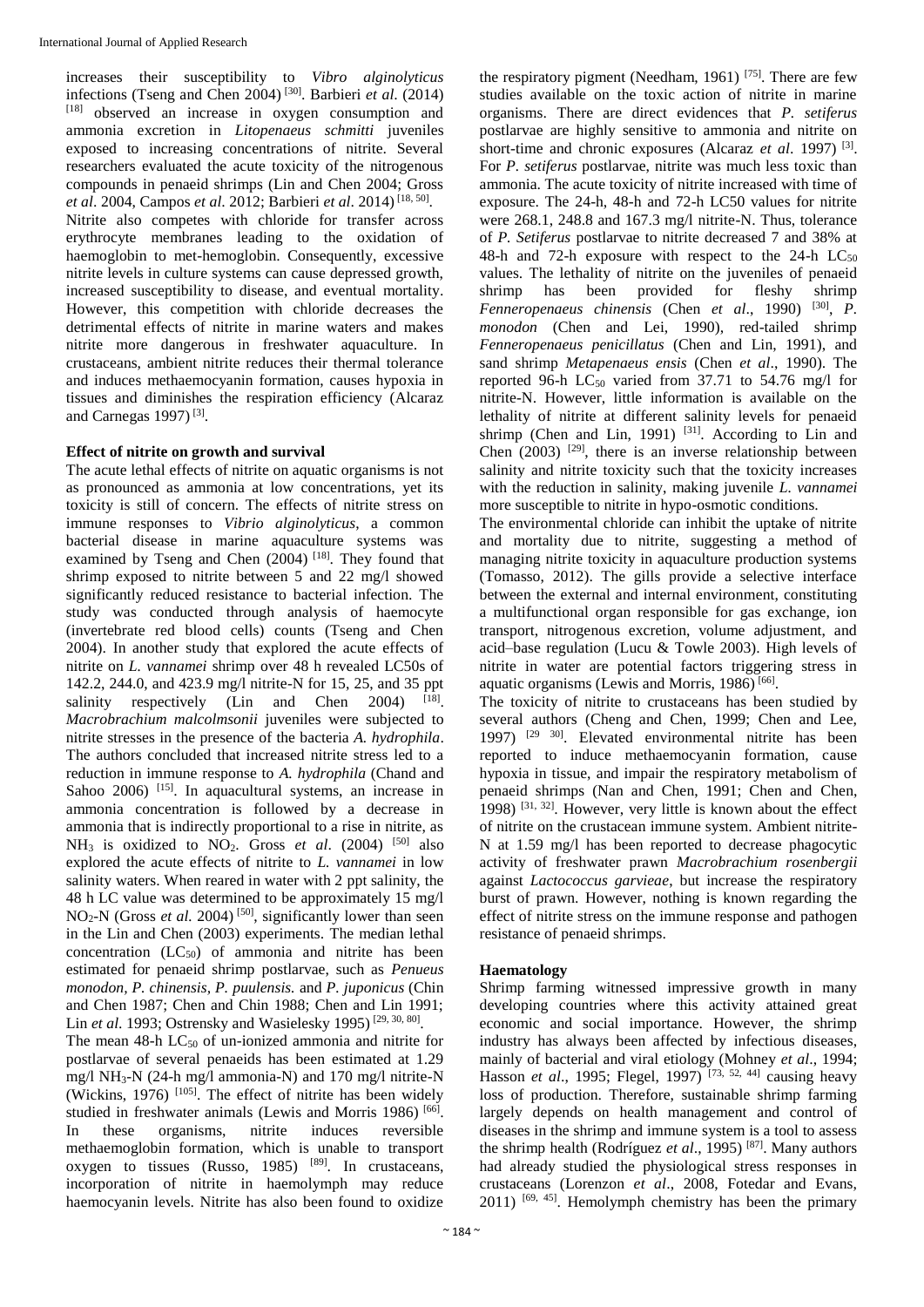means for assessing the effects of various stress inducing factors such as air exposure, changes in temperature and salinity, low dissolved oxygen and other stressors associated with fishing operations, live holding and transport.

Stress responses may either be primary, secondary or tertiary responses (Iwama *et al*., 1999) [56]. Primary responses represent the initial neuroendocrine/ endocrine response to the body's altered condition. In crustaceans, this involves the rapid release of crustacean hyperglycemic hormone (CHH) from the sinus gland, which acts to meet an increasing demand for energy (Fanjul-Moles, 2006) [3]. This leads to secondary stress responses, typically observed as elevated hemolymph glucose, formed through the mobilization of intracellular glycogen (Patterson *et al*., 2007) [82], increased lactate, and a host of other physiological and hematological changes that cascade from metabolic acidosis and the accumulation of metabolic end products (Taylor and Whiteley, 1989; Whiteley and Taylor, 1992; Paterson *et al*., 2005) [104, 86, 1]. Tertiary responses are whole-animal changes that occur because of energetic repartitioning resulting from stress, such as reductions in feeding, growth, predator avoidance, disease resistance, and reproduction. Elevated CHH and glucose are adaptive physiological responses that help restore homeostasis in the body, while other physiological changes are maladaptive.

In crustacean immune defense system haemocytes play a central role. First, they remove any foreign particles in the hemocoel by phagocytosis, encapsulation and nodular aggregation (Söderhäll and Cerenius, 1992)<sup>[3]</sup>. Second, haemocytes take part in wound healing by cellular clumping and initiation of coagulation processes through the release of factors required for plasma gelation (Johansson and Söderhäll, 1989; Omori *et al*., 1989; Vargas-Albores *et al*., 1998.) [58, 102] and carriage and release of the prophenol oxidase (proPO) system (Johansson and Soderhall, 1989; Hernández *et al.*, 1996)<sup>[58]</sup>. They are also involved in the synthesis and discharge in the haemolymph of important molecules, such as α<sub>2</sub>-macroglobulin (α<sub>2</sub>M) (Rodríguez *et al*., 1995; Armstrong *et al*., 1990) [34, 87] , agglutinins (Rodríguez *et al.*, 1995)<sup>[87]</sup> and antibacterial peptides (Destoumieux *et al*., 1997; Schnapp *et al*., 1996; Lester *et*   $\alpha l$ ., 1997) <sup>[36, 90, 65]. A hemogram consists of the total</sup> haemocyte count (THC) and the differential haemocyte count (DHC). For the DHC, most researchers agree with the identification of three cell types in penaeid shrimp namely large granule haemocytes (LGH), small granule haemocytes (SGH) and agranular haemocytes or hyaline cells (HC) (Rodríguez *et al*., 1995; Van de Braak *et al*., 1996) [87, 101] .

Total haemocyte count has been used as a measure of stress in crustaceans, because it may reflect immune suppression. For crustaceans, some information exists on the importance of THC in pathogen resistance. In *Pacifastacus leniusculus,*  Persson *et al.* (1987) <sup>[83]</sup> reported a relationship between haemocyte number and its resistance to the parasitic fungus *Aphanomyces astaci*. They demonstrated that a decrease in the haemocyte number of crayfishes harbouring *A. astaci* as a latent infection resulted in an acute infection with incomplete melanization of fungus hyphae, leading to the death of the crayfish. Le Moullac *et al*. (1997) [64] observed that *Penaeus stylirostris* with low THC due to hypoxia situation, became more sensitive to infections with highly virulent *Vibrio alginolyticus*. In *P. japonicus* (Tsing *et al*., 1989.) [100] and *P. stylirostris* (Le Moullac *et al*., 1998) [64] , the highest haemocyte number was found during the

postmoult stage, while the lowest was associated with the intermoult stage. Similar variations were seen in *Sicyonia ingentis* (Hose *et al.*, 1992)<sup>[54]</sup> in which the most important release of haemocytes from hematopoietic tissue occurs during postmoult stage. As far as DHC is concerned, the highest number of LGH in *P. stylirostris* and *S. ingentis*, occurs in intermoult (Le Moullac *et al*., 1997; Hose *et al*., 1992) [64, 54] .

Crustaceans have an open circulatory system in which the haemolymph carries out several physiological functions. One of these function is the transport of molecules such as the respiratory protein (hemocyanin) which is the most abundant molecule of the haemolymph (60% to 95 % of total protein) (Djangmah, 1970) followed by the clotting protein and other humoral components. Chisholm and Smith  $(1994)$ <sup>[33]</sup> found a relation between the protein concentration and water temperature, showing low plasma protein concentrations when temperatures are at their lowest and highest in the year. The concentration of total proteins is also related to the moult cycle of the shrimp. In *P. japonicus*, Chen and Cheng (1993) have reported lower levels of protein concentration during postmoult stage  $(41.37 \text{ mg ml}^{-1})$  as opposed to higher levels  $(74.90 \text{ mg ml}^{-1})$ found in early premoult.

Hemolymph glucose is one of the traditional indicators of stress in lobsters and crabs, and increases in glucose have been reported for a wide range of stressors, including emersion, handling and disease in clawed lobsters (Lorenzon *et al*., 2007; Basti *et al*., 2010) [69, 10] , rock lobsters (Paterson *et al.*, 2005)<sup>[81]</sup>, and crabs (Barrento *et al*., 2009; Woll *et al*., 2010). Glycogen is the principal reserve of carbohydrates for crustaceans and constitutes the primary source of energy during intense or protracted exercise; therefore, high levels of glucose in the hemolymph reveal increased energetic investment (Briffa and Elwood, 2001). Giomi *et al*. (2008) showed that the additive effect of high temperature on emersion is strongly reflected in glucose concentration. However, recent studies with both rock lobsters and clawed lobsters show that glucose concentrations can increase or decrease rapidly depending upon duration of exposure to air and elevated temperature (Ridgway *et al*., 2006; Basti *et al*., 2010) [86, 10]. Many of the physiological parameters mentioned above are useful in understanding the mechanisms involved in stress responses.

### **Stress induced changes on enzymes**

Marine crustaceans are under the influence of numerous environmental factors such as natural environmental changes according to daily or seasonal rhythms, environmental stress from contaminants or physicochemical changes. Sub-optimal temperature or unsuitable salinity level in water may interact in an antagonistic, additive or synergistic manner with toxicants like ammonia, nitrite and many others thereby causing changes in the tolerance capacity of aquatic animals.

When an organism is subjected to stresses such as chemical, physical, biological (i.e. pathogen infection) upon sudden shortage of oxygen, abnormal oxidative reactions in the aerobic metabolic pathway result in the formation of excess amounts of singlet oxygen and the subsequently generated radicals (sometimes called ''free radicals''). These radicals can impair lipids, proteins, carbohydrates and nucleotides (Yu, 1994), which are important parts of cellular constituents, including membranes, enzymes and DNA.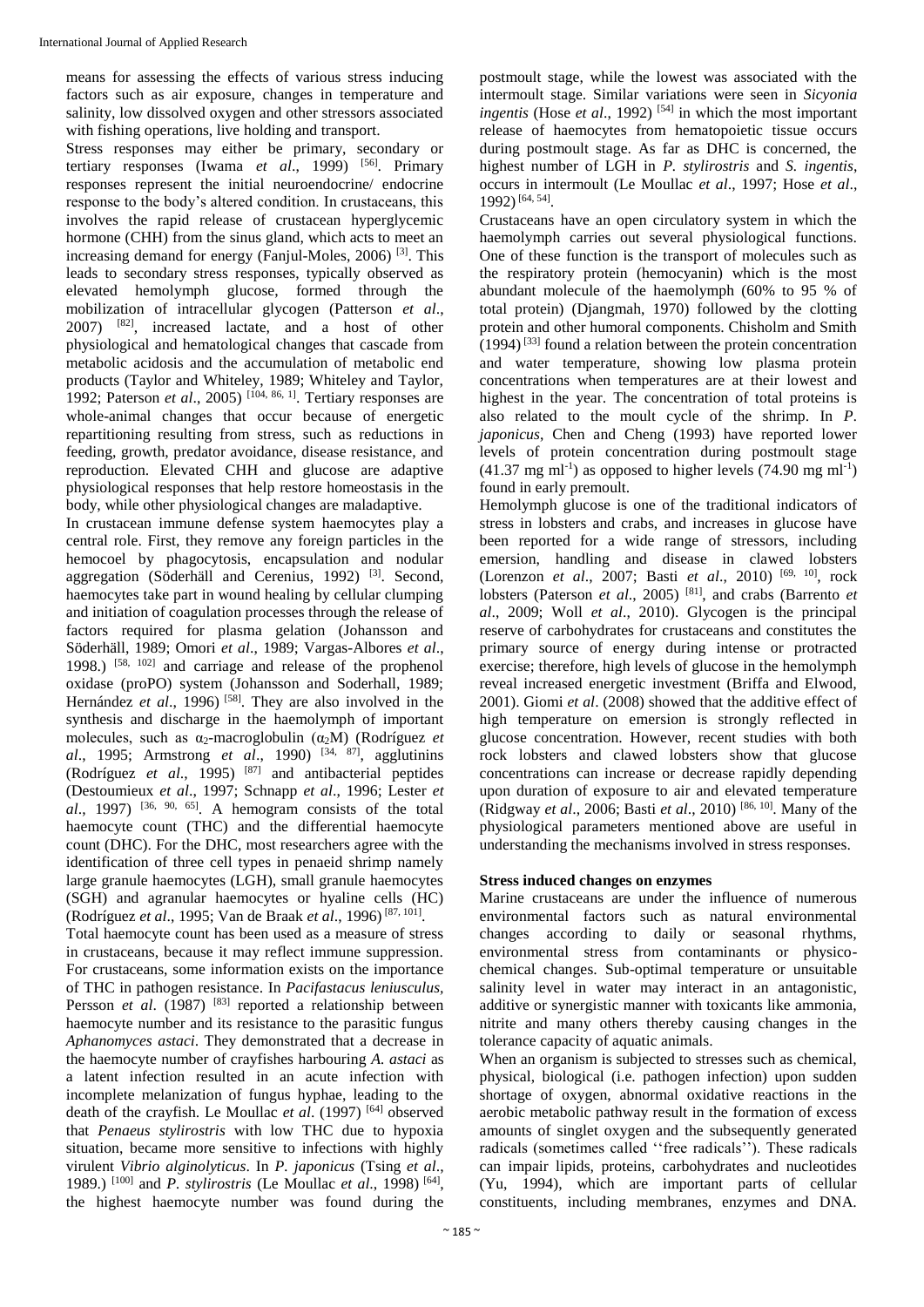Radical damage can be significant because it can proceed as a chain reaction. Consequently, mortality can occur due to severe destruction by massive radicals generated from acute stresses or long-term chronic stresses.

Fish respond to toxicants by altering their enzyme activities and the inhibition or induction of these enzyme activities has been used to indicate tissue damage (Nemcsok and Boross, 1982)<sup>[76]</sup>. Many enzymes like carboxyl esterase (CE), lactate dehydrogenase (LDH), alkaline and acid phosphates (ALP, ACP), glutamate oxaloacetate transaminase and glutamate pyruvate transaminase (GOT and GPT) are measured as useful biomarkers to determine cellular impairment and cell rupture. Transaminases such as GOT and GPT play a vital role in protein and carbohydrate metabolism and act as an indicator for tissue damage (Nemcsok *et al.*, 1981; Nemcsok and Boross, 1982)<sup>[76, 77]</sup>.

Aspartate aminotransferase (AST) or glutamate oxaloacetate transaminase (GOT) and alanine aminotransferase (ALT) or glutamate pyruvate transaminase (GPT) are enzymes involved in the transfer of amino groups from one specific amino acid to another. Therefore, higher values indicate a greater transfer of amino groups, or the greater metabolic waste of amino acids in the tissue. AST and ALT activities are usually used as general indicators of the functioning of vertebrate liver. High AST and ALT generally, but not definitively, indicate a weakening or damage of normal liver function. AST and ALT may be indirectly related to oxidant metabolites so they serve as indicators of oxidative status. For finfish, AST and/or ALT have been used extensively in studies that evaluate finfish response to toxins (heavy metal pollutants and pesticides), stress caused by temperature changes, low oxygen, starvation, pH, ammonia, nitrite, disease, health, therapeutics monitoring and nutrition. The crustacean hepatopancreas is assumed homologous to the mammalian liver and pancreas (Gibson and Barker, 1979) and is responsible for major metabolic events, including enzyme secretion, absorption and storage of nutrients, molting and vitellogenesis (Chanson and Spray, 1992). Several aminotransferases in different tissues and organs including the hepatopancreas of crustaceans have been studied, including  $\overline{AST}$  and  $\overline{ALT}$  in lobster Homarus<br>americanus (Devereaux. 1986)  $^{[37]}$ , kynurenine americanus (Devereaux, 1986) <sup>[37]</sup>, kynurenine aminotransferase in tiger prawn (Meunpol *et al.*, 1998)<sup>[72]</sup>, and D-alanine oxidase and D-aspartate oxidase in several crustacean species (D'Aniello and Giuditta, 1980)<sup>[35]</sup>.

Lactate dehydrogenase (LDH) is also used as indicative criteria of exposure due to chemical stress and anaerobic capacity of tissue (Diamantino *et al*., 2001; Rendon-von Osten *et al.*, 2005)<sup>[38, 85]</sup>. LDH is present in all tissues and normally associated with cellular metabolic action; it is used as potential marker for assessing the toxicity of a chemical (Agrahari *et al*., 2007). Any changes in protein and carbohydrate metabolism may cause change in LDH activity (Abston and Yarbrough, 1976). Chemical stress alters the normal LDH activity patterns (Diamantino *et al.*, 2001)<sup>[38]</sup>. Elevated LDH activity in gills suggests that the aerobic catabolism of glycogen and glucose has shifted towards the formation of lactate, which may have adverse long-term effects on the organisms (Szegletes *et al.*, 1995) <sup>[95]</sup>. Increased release of LDH into the medium may indicate damage in the integrity of cell membranes or heart muscle (Nemcsok *et al*., 1984) [79]. Changes in food availability strongly affect LDH activity in white muscle. However, LDH activity (and that of other metabolic enzymes) tends to

remain constant in brain, independent of changes in environmental food quality or quantity (Yang and Somero, 1993; Kawall *et al.*,  $2002$ <sup> $(59, 108)$ </sup>. LDH is central to burst swimming performance because its activity allows for the continuance of energy production critical for muscle contraction during functional hypoxia. A decrease in LDH activity because of low food availability directly impacts swimming performance, causing a decline in the ability of an individual to escape from predators or capture prey. Conversely, brain LDH activity, while low, is conserved during starvation, presumably to allow the individual to survive until conditions are more ideal for active movement and growth. Thus, the measurement of alteration in the LDH activity in gill, liver and kidney can be used as a biomarker indicating stress.

#### **References**

- 1. Abston PA, Yarbrough JD. The *in vivo* effect of mirex on soluble hepatic enzymes in the rat. Pestic. Biochem. Physiol. 1976; 6:192-199.
- 2. Agrahari S, Pandey KC, Gopal K. Biochemical alteration induced by monocrotophos in the blood plasma of fish, *Channa punctatus* (Bloch). Pestic. Biochem. Physiol. 2007; 88:268-272.
- 3. Alcaraz GC, Carnegas C. Temperature tolerance of *Penaeus setiferus* post larvae exposed to ammonia and nitrite. Aquatic Toxicology. 1997; 39:345–353.
- 4. Allan GL, Maguire GB, Hopkins SJ. Acute and Chronic Toxicity of Ammonia to Juvenile *Metapenaeus macleayi* and *Penaeus monodon* and the Influence of Low Dissolved-Oxygen Levels. Aquaculture. 1990; 91:265-280.
- 5. Armstrong DA. Nitrogen toxicity to Crustacea and aspects of its dynamics in culture systems. In: Lewis, D., Liang, J. (Eds.), 2nd Biennial Crustacean Health Workshop. Texas A & M Sea Grant, TAMM-SE-79- 114, Texas. 1979, 329-360.
- 6. Armstrong PB, Quigley JP, Rickles FR. The Limulus blood cell secretes α2-macroglobulin when activated. Biol Bull. 1990; 178:137-143.
- 7. Barbieri E, Bondioli ACV. Acute toxicity of ammonia in Pacu fish (*Piaractus mesopotamicus* Holmberg, 1887) at different temperatures levels. Aquaculture Research. 2015; 46:565-571.
- 8. Barbieri E, Bondioli ACV, Melo CB, Henriques MB. Nitrite toxicity to *Litopenaeus schmitti* (Burkenroad, 1936, Crustacea) at different salinity levels. Aquaculture Research. 2014, 1-9.
- 9. Barrento S, Marques A, Vaz-Pires P, Nunes ML. Live shipment of immersed crabs *Cancer pagurus* from England to Portugal and recovery in stocking tanks: Stress parameter characterization. ICES J Mar. Sci. 2009; 67:435-443.
- 10. Basti D, Bricknell I, Hyot K, Chang ES, Halteman W, Bouchard D. Factors affecting post-capture survivability of lobster *Homarus americanus*. Dis. Aquat. Org. 2010; 90:153-166.
- 11. Boardman GD, Starbuck SM, Hudgins DB, Li XY, Kuhn DD. Toxicity of ammonia to three marine fish and three marine invertebrates. Environmental Toxicology. 2004; 19:134-142.
- 12. Briffa M, Elwood RW. Decision rules, energy metabolism and vigor of hermit crab fights. Proc. Royal Soc. Lond. Ser. B. 2001; 268:1841-1848.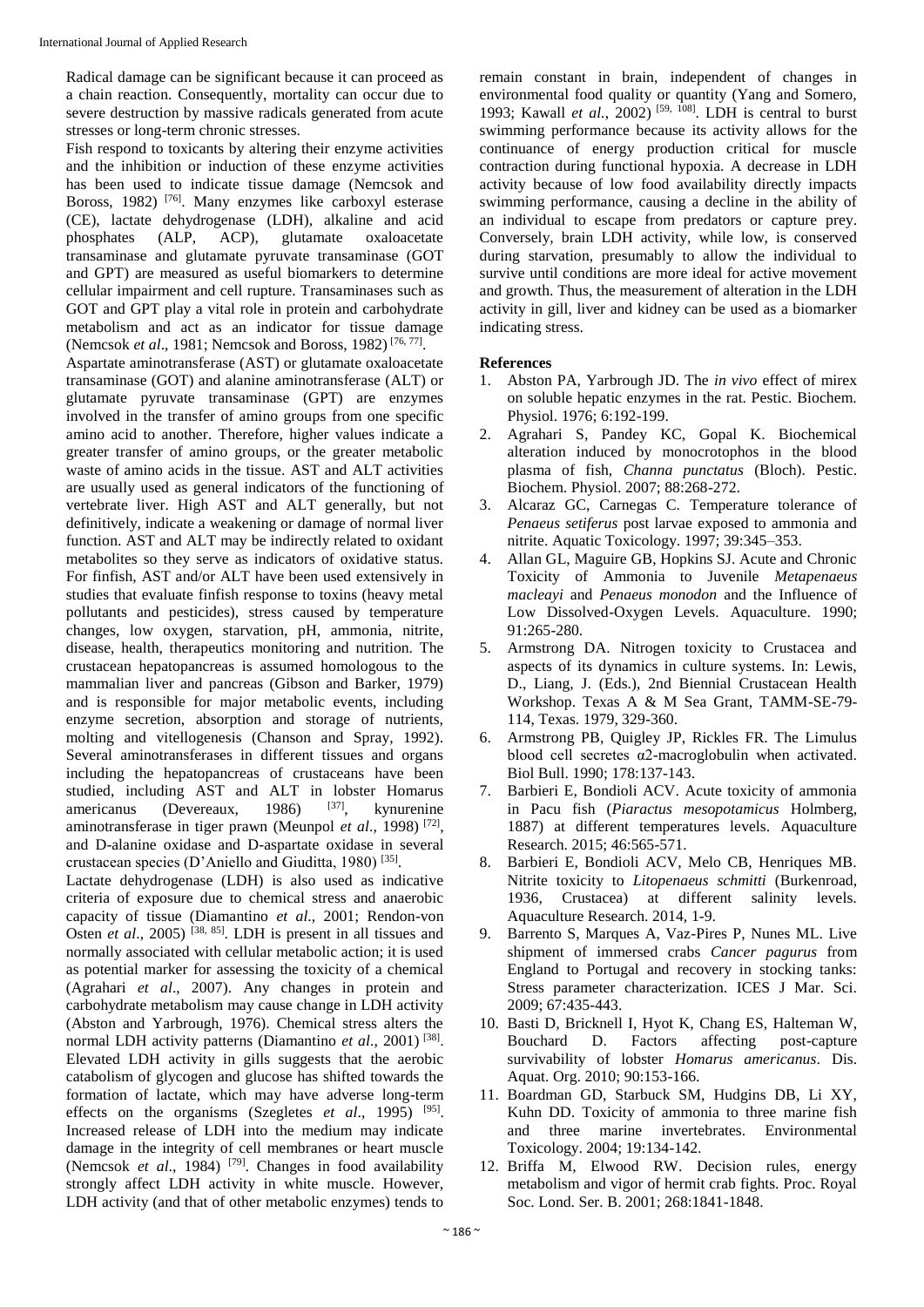- 13. Caglan A, Benli K, Koksal G. The acute toxicity of ammonia on tilapia (*Oreochromis niloticus* L.) larvae and fingerlings. Turkish Journal of Veterinary and Animal Sciences. 2005; 29:339-344.
- 14. Campos BR, Miranda Filho K, D'incao F, Poersch L, Wasielesky W. Toxicidade aguda da amonia, nitrito e nitrato sobre os juvenis de camaraorosa [Acute toxicity of ammonia, nitrite and nitrate in pink shrimp juveniles] *Farfantepenaeus brasiliensis* (*Latreille*, 1817) (Crustacea: Decapoda). Atlantica. 2012; 34:75-81.
- 15. Chand RK, Sahoo RK. Effect of nitrite on the immune response of freshwater prawn *Macrobrachium malcolmsonii* and its susceptibility to *Aeromonas hydrophila*. Aquaculture. 2006; 258:150-156.
- 16. Chanson M, Spray DC, Gating and single channel properties of gap junction channels in hepatopancreatic cells of *Procambarus clarkii*. Biol. Bull. Mar. Biol. Lab. Woods Hole. 1992; 183:341–342.
- 17. Chen JC, Lei SC. Toxicity of ammonia and nitrite to *Penaeus monodon* juveniles, J World. Aquacult. Sot. 1990; 21:300-305.
- 18. Chen JC, Chen SF. Effects of nitrite on growth and molting of *Penaeus monodon* juveniles. Comp. Biochem. Physiol. 1992; 101C:453-458.
- 19. Chen JC, Cheng SY. Studies on hemocyanin and haemolymph proteins levels of Penaeus japonicas based on sex, size and moulting cycle. Comparative Biochemistry and Physiology Part B: Biochem. Mol. Biol. 1993; 106(2):293-296.
- 20. Chen JC, Chin TS. Joint action of ammonia and nitrite on tiger prawn *Penaeus monodon* postlarvae. J World Aquacult. Soc. 1988; 19:143-148.
- 21. Chen JC, Kou TT. Nitrogenous excretion in *Macrobrachium rosenbergii* at different pH levels. Aquaculture. 1996a; 144:155-164.
- 22. Chen JC, Kou TT. Effects of temperature on oxygen consumption and nitrogenous excretion in *Macrobrachium rosenbergii*. Aquaculture. 1996b; 145:295-303.
- 23. Chen JC, Kuo YZ. Effects of ammonia on growth and moulting of *Penaeus japonicus* juveniles. Aquaculture. 1992; 104:249-260.
- 24. Chen JC, Lin CY. Lethal effects of ammonia on *P. chinensis Osbeck* juveniles at different salinity levels. J Exp. Mar. Biol. Ecol. 1992; 156:138-148.
- 25. Chen JC, Lin JN. Lethal doses of ammonia on *Penaeus chinensis* larvae. Bulletin of the Institute of Zoology. 1991; 30(4):289-297.
- 26. Chen JC, Liu PC, Lei SC. Toxicity of ammonia and nitrite to *Penaeus monodon* adolescents. Aquaculture. 1990a; 89:127-137.
- 27. Chen JC, Ting YY, Lin JN, Lin MN. Lethal effects of ammonia and nitrite on *Penaeus chinensis* juveniles. Mar. Biol. 1990b; 107:427–431.
- 28. Chen JC, Tu CC, Yang WS. Acute toxicity of ammonia to larval *Penaeus japonicus*. J Fish. Soc. Taiwan. 1989; 16:261-270.
- 29. Cheng SY, Chen JC. Effects of nitrite on the oxygen consumption and ammonia excretion of tiger shrimp *Penaeus monodon*. J Fish. Soc. Taiwan. 1998; 25:209- 218.
- 30. Cheng W, Liu CH, Chen JC. Effect of nitrite on interaction between the giant freshwater prawn *Macrobrachium rosenbergii* and its pathogen

*Lactococcus garvieae*. Dis. Aquat. Org. 2002; 50:189- 197.

- 31. Chien YH. Water quality requirements and management for marine shrimp culture. In: Wyban, J (Eds.) Proceedings of the Special Session on Shrimp Farming. Baton Rouge: World aquaculture society. 1992; 144-155.
- 32. Chin TS, Chen JC. Acute toxicity of ammonia to larvae of the tiger prawn, *Penaeus monodon*. Aquaculture. 1987; 66:247-253.
- 33. Chisholm JRS, Smith V. Variation of antibacterial activity in the haemocytes of the shore crab, *Carcinus maenas*, with temperature. J Mar. Biol. Assoc. U.K. 1994; 74:979-982.
- 34. Colt JE, Armstrong DA. Nitrogen toxicity to crustaceans, fish and molluscs. In: Allen, L.J., Kinney, E.C. (Eds.) Proceeding of the Bio-Engineering Symposium for Fish Culture, Fish Culture Section of the American Fisheries Society, Bethesda, MD, USA. 1981, 34-47.
- 35. D'Aniello A, Giuditta A. Presence of D-alanine in crustacean muscle and hepatopancreas. Comp. Biochem. Physiol. 1980; 66B:319–322.
- 36. Destoumieux D, Bulet P, Loew D, Van Dorsselaer A, Rodr´ıguez J, Bache`re E. Penaeidins, a new family of antimicrobial peptides isolated from the shrimp *Penaeus vannamei* (Decapoda). J Biol. Chem. 1997; 272:28398-28406.
- 37. Devereaux MK. Intermediary metabolism in the juvenile lobster Homarus americanus (crustacean, protein requirement, aquaculture, ammonia excretion, hepatopancreas). Ph.D. Dissertation submitted to University of California. 1986, 242.
- 38. Diamantino TC, Almeida E, Soares AMVM, Guilhermino L. Lactate dehydrogenase activity as an effect criterion in toxicity tests with Daphnia magna straus. Chemosphere. 2001; 45:553-560.
- 39. Djangmah JS. The effects of feeding and starvation on copper in the blood and hepatopancreas, and on blood proteins of *Crangon vulgaris* (*Fabricius*). Comp. Biochem. Physiol. 1970; 32:709-731.
- 40. Ebeling JM, Timmons MB, Bisogni JJ. Engineering analysis of the stoichiometry of photoautotrophic, autotrophic, and heterotrophic removal of ammonianitrogen in aquaculture systems. Aquaculture. 2006; 257:346-358.
- 41. El-Sayed AMS. Effect of ammonia stress on blood constitutes in Nile tilapia. Egyptian Academy Journal of Biological Sciences. 2015; 7(1):37-44.
- 42. Emerson KR, Russo RC, Lund RE, Thurston RV. Aqueous ammonia equilibrium calculations: effect of pH and temperature. Journal of the Fisheries Research Board of Canada. 1975; 32:2379-2383.
- 43. Fanjul-Moles ML. Biochemical and functional aspects of crustacean hyperglycemic hormone in decapod crustaceans: Review and update. Comp. Biochem. Physiol. C-Toxicol. Pharmacol. 2006; 142:390-400.
- 44. Flegel TW. Special topic review, major viral diseases of the black tiger prawn *Penaeus monodon*. In Thailand. World J Microbiol. Biotechnol. 1997; 13:433-442.
- 45. Fotedar S, Evans L. Health management during handling and live transport of crustaceans: A review. J Invert. Pathol. 2011; 106:143-152.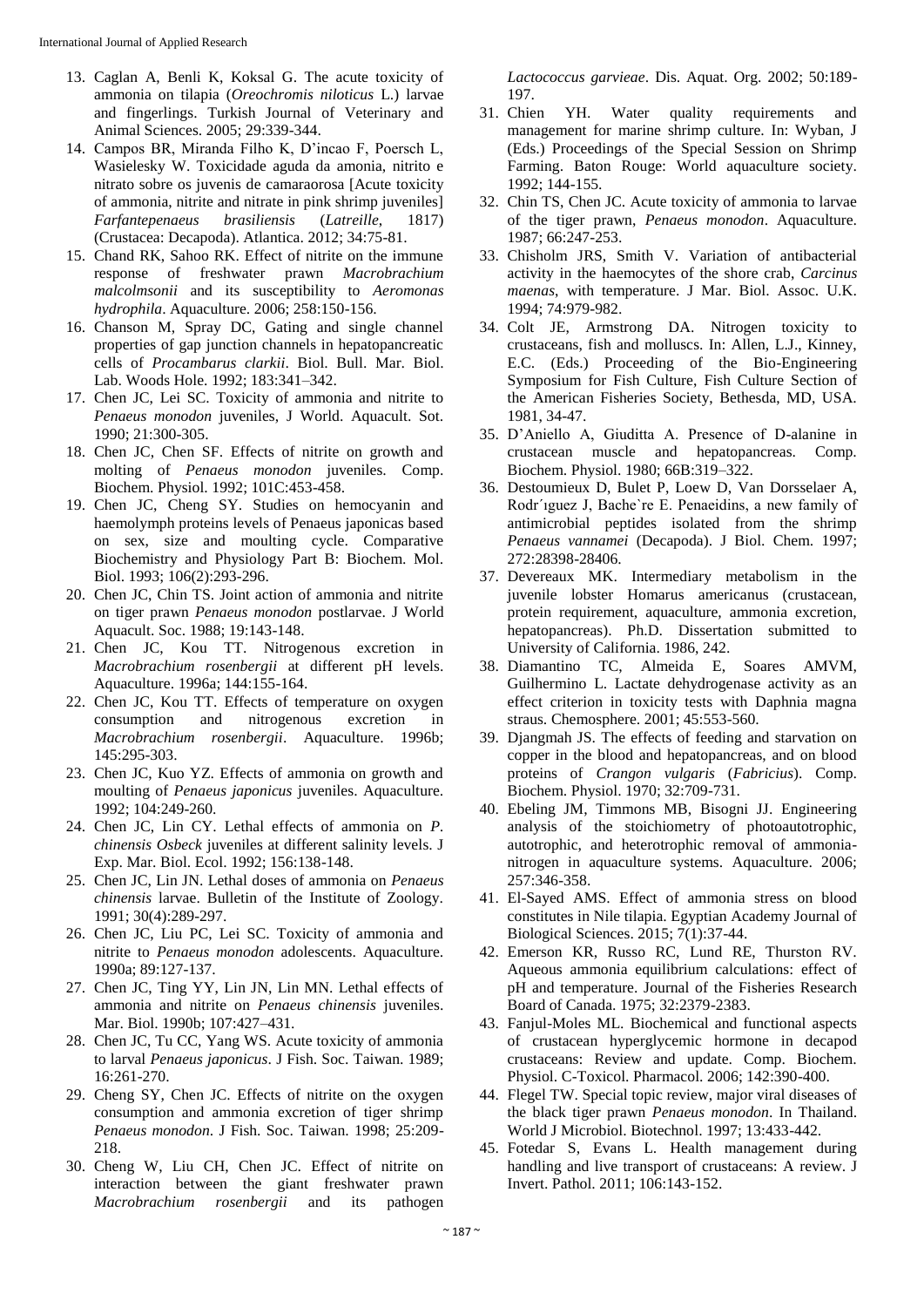- 46. Frı´as-Espericueta MG, Harfush-Melendez M, Osuna-Lo´pez JI, Pa´ez-Osuna F. Acute toxicity of Ammonia to juvenile shrimp *Penaeus vannamei* (Boone). Bulletin of Environmental Contamination and Toxicology. 1999; 62:646-652.
- 47. Fromm PO, Gillette JR. Effect of ambient ammonia on blood ammonia and nitrogen excretion of rainbow trout (*Salmo gairdneri*). Comp. Biochem. Physiol. 1968; 26:887-896.
- 48. Gibson R, Barker PL. The decapod hepatopancreas. Oceanogr. Mar. Biol. 1979; 17:285-346.
- 49. Giomi F, Raicevich S, Giovanardi O, Pranovi F, DiMuro P, Beltramini M. Catch me in winter! Seasonal variation in air temperature severely enhances physiological stress and mortality of species subjected to sorting operations and discarded during annual fishing activities. Hydrobiologia. 2008; 606:195-202.
- 50. Gross A, Abutbui S, Zilberg D. Acute and chronic effects of nitrite on white shrimp, *Litopenaeus vannamei*, cultured in low-salinity brackish water. J. World Aquacult. Soc. 2004; 35:315-321.
- 51. Hargreaves JA. Nitrogen biogeochemistry of aquaculture ponds. Aquaculture. 1998; 166:181-212.
- 52. Hasson KW, Lightner DV, Poulos BT, Redman RM, White BL, Brock JA, Bonami JR. Taura syndrome in *Penaeus vannamei*, demonstration of a viral etiology. Dis. Aquat. Org. 1995; 23:115-126.
- 53. Hernández-López J, Gollas-Galvan T, Vargas-Albores F. Activation of the prophenoloxidase system of the brown shrimp (*Penaeus californiensis* Holmes). Comp. Biochem. Physiol. 1996; 113C:61-66.
- 54. Hose JE, Martin GG, Tiu S, McKrell N. Patterns of haemocyte production and release throughout the molt cycle in the penaeid shrimp *Sycionia ingentis*. Biol. Bull. 1992; 183:185-199.
- 55. Ip YK, Chew SF, Randall DJ. Ammonia toxicity, tolerance, and excretion. In: Wright, P.A., Anderson, P.M. (Eds.), Fish Physiology. 2001; 20:109-148.
- 56. Iwama G, Vijayan MM, Morgan D. The stress response in fish, In: Sakksena, D.N., (Eds.), Ichthyology: Recent Research Advances Enfield, NH: Science Publishers USA, 1999, 47-57.
- 57. Jiang G, Yu R, Zhou M. Modulatory effects of ammonia- N on the immune system of *Penaeus japonicus* to virulence of white spot syndrome virus. Aquaculture. 2004; 241:61-75.
- 58. Johansson MW, Soderhall K. Cellular immunity in crustaceans and the pro PO system. Parasitology Today. 1989; 5:171-176.
- 59. Kawall HG, Torres JJ, Sidell BD, Somero GN. Metabolic cold adaptation in Antarctic fishes: evidence from enzymatic activities of brain. Mar. Biol. 2002; 140:279-86.
- 60. Kir M, Kumlu M. Acute toxicity of ammonia to *Penaeus semisulcatus* postlarvae in relation to salinity. J. World Aquacult. Soc. 2006; 37:231-235.
- 61. Kirk RS, Lewis JW. An evaluation of pollutant induced changes in the gills of rainbow trout using scanning electron microscopy. Environ. Technol. 1993; 14:577- 585.
- 62. Kou YZ, Chen JC. Acute toxicity of ammonia to Penaeus japonicus juveniles. Aquacult. and Fish. hlanag. 1991; 22:259-263.
- 63. Kuttchantran M. Managing ammonia in fish ponds. Aquatic animal health unit, Universiti Putra Malaysia, Malaysia, 2013.
- 64. Le Moullac G, Le Groumellec M, Ansquer D, Froissard S, Levy P. Aquacop. Haematological and phenoloxidase activity changes in the shrimp *Penaeus stylirostris* in relation with the moult cycle: protection against vibriosis. Fish and Shellfish Immunology. 1997; 7:227-34.
- 65. Lester HK, Noga EJ, Robinette DW. Callinectin, an antibacterial peptide from blue crab haemocytes. In: Clem, L., Warr, W. (Eds.), Special Issue Abstracts of the 7th Congress of the ISDCI, Williamsburg, USA. Dev. Comp. Immunol. 1997; 21:207.
- 66. Lewis WM, Morris DP. Toxicity of nitrite to fish: a review. Transaction American Fisheries Society. 1986; 115:183-195.
- 67. Lin H, Thuet P, Trilles JP, Mounet-Guillaume R, Charmantier G. Effects of ammonia on survival and osmoregulation of various developmental stages of the shrimp *Penaeus japonicus*. Marine Biology. 1993'; 17591-17598.
- 68. Liu CH, Chen JC. Effect of ammonia on the immune response of white shrimp *Litopenaeus vannamei* and its susceptibility to *Vibrio alginolyticus*. Fish and Shellfish Immunology. 2004; 16:321-334.
- 69. Lorenzon S, Giulianini PG, Libralato S, Martinis M, Ferrero EO. Stress effect of two different transport systems on the physiological profiles of the crab *Cancer pagurus*. Aquaculture. 2008; 278:156-163.
- 70. Lorenzon S, Giulianini PG, Martinis M, Ferrero EO. Stress effect of different temperatures and air exposures during transport on physiological profiles in the American lobster *Homarus americanus*. Comp. Biochem. Physiol. 2007; 147:94-102.
- 71. Lucu C, Towle DE. Na+-K+-ATPase in gills of aquatic crustacea. Comp. Biochem Physiol A. 2003; 135:195- 214.
- 72. Meunpol O, Hall MR, Kapoor V. Partial characterization and distribution of kynurenine aminotransferase activity in the black tiger prawn (*Penaeus monodon*). Comp. Biochem. Physiol. 1998; 120B:139-143.
- 73. Mohney LL, Lightner DV, Bell TA. An epizootic of vibriosis in Ecuadorian pond-reared *Penaeus vannamei* Boone Crustacea Decapoda. J World Aquacult. Soc. 1994; 25.
- 74. Nan F, Chen JC. Lethal effect of ammonia to juvenile *Metapenaeus ensis*. J Fish. Soc. Taiwan. 1991; 18:41- 46.
- 75. Needham AE. The problem of methaemocyanin. Nature (London). 1961; 189:306-307.
- 76. Nemcsok J, Benedeczky I, Boross L, Asztalos B, Orban L. Sub cellular localization of transaminase enzyme in fishes and their significance in the detection of water pollution. Acta Biol. Szeged. 1981; 27:9-15.
- 77. Nemcsok J, Boross L. Comparative studies on the sensitivity of different fish species to metal pollution. Acta Biol. Hung. 1982; 33:23-27.
- 78. Nemcsok, Nemeth A, Buzas Z, Botorr L. Effect of copper, zinc and paraquat on acetylcholinesterase activity in carp, *Cyprinus carpio* (L). Aquat. Toxicol. 1984; 5:23-31.